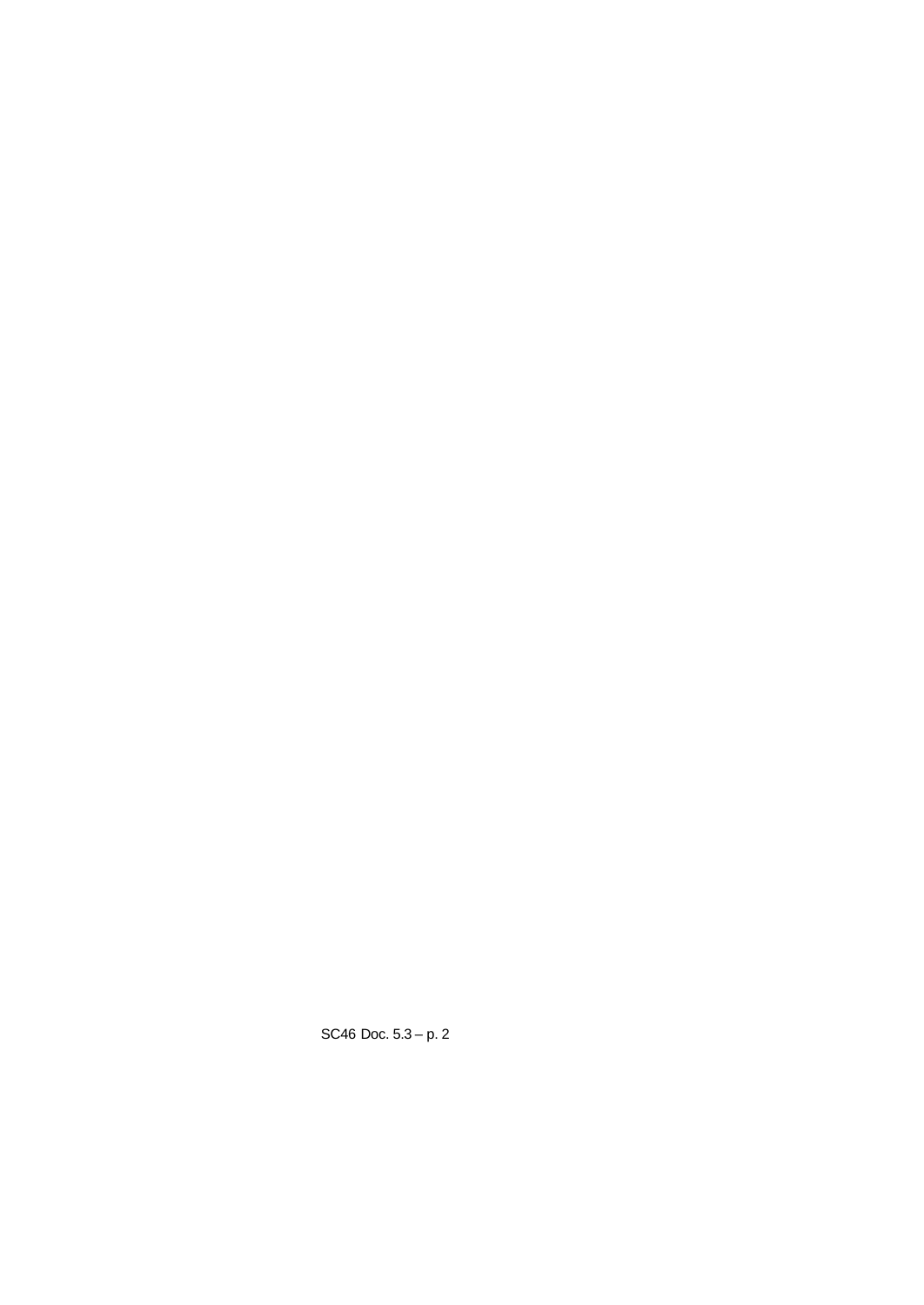## *Action Plan*

The goals and objectives laid down in the Strategic Plan determine the pathway that must be followed. To move along that pathway requires actions and these have been set out in this Action Plan.

| <b>Action points</b>                                                                                                                                                                                                                   |                                                                                                                                                                                                                                                                        | <b>Action by</b>                                                                 |                                                                                                                       |  |  |  |
|----------------------------------------------------------------------------------------------------------------------------------------------------------------------------------------------------------------------------------------|------------------------------------------------------------------------------------------------------------------------------------------------------------------------------------------------------------------------------------------------------------------------|----------------------------------------------------------------------------------|-----------------------------------------------------------------------------------------------------------------------|--|--|--|
| Objective 1.1                                                                                                                                                                                                                          |                                                                                                                                                                                                                                                                        |                                                                                  |                                                                                                                       |  |  |  |
|                                                                                                                                                                                                                                        | To assist in the development of appropriate domestic legislation and policies that encourage the<br>adoption and implementation of social and economic incentives allied to legal instruments that:                                                                    |                                                                                  |                                                                                                                       |  |  |  |
|                                                                                                                                                                                                                                        | promote and regulate sustainable management of wild fauna and flora;                                                                                                                                                                                                   |                                                                                  |                                                                                                                       |  |  |  |
|                                                                                                                                                                                                                                        | promote and regulate responsible trade in wild fauna and flora; and                                                                                                                                                                                                    |                                                                                  |                                                                                                                       |  |  |  |
|                                                                                                                                                                                                                                        | promote the effective enforcement of the convention.                                                                                                                                                                                                                   |                                                                                  |                                                                                                                       |  |  |  |
| 1.1.1                                                                                                                                                                                                                                  | Develop templates of best practice policy and legislative<br>provisions, including several forms recognizing differences in<br>language/culture/legal system.                                                                                                          | Secretariat                                                                      |                                                                                                                       |  |  |  |
| 1.1.2                                                                                                                                                                                                                                  | Develop a planning guide to policy and legislation provisions,<br>including a scientific basis for decision making which is woven<br>into the legislation (to enhance capacity building).                                                                              | Secretariat                                                                      |                                                                                                                       |  |  |  |
| 1.1.3                                                                                                                                                                                                                                  | Exchange experience on provisions that work well or not well.                                                                                                                                                                                                          | Parties, Secretariat                                                             |                                                                                                                       |  |  |  |
| 1.1.4                                                                                                                                                                                                                                  | Ensure adequate review and adoption of policies and legislation<br>(e.g. land tenure; access to natural resources; and effective<br>seizures, fines and penalties) which may be having a significant<br>impact on the conservation status of species or implementation | Parties, Secretariat,                                                            | <b>Deleted:</b> Animals Committee<br>Deleted: harvesting;<br>transporting, handling and<br>housing of live specimens; |  |  |  |
|                                                                                                                                                                                                                                        | of the Convention.                                                                                                                                                                                                                                                     |                                                                                  |                                                                                                                       |  |  |  |
| 1.1.5                                                                                                                                                                                                                                  | Enhance compliance with implementation of recommendations<br>and Decisions of the Conference of the Parties.                                                                                                                                                           | Parties, Secretariat                                                             |                                                                                                                       |  |  |  |
| 1.1.6                                                                                                                                                                                                                                  | Develop further regulations to prevent unnecessary loss during<br>harvesting, storage and transportation of live animals and<br>plants.                                                                                                                                | Parties, Secretariat,<br>Animals<br><b>Committee, Plants</b><br><b>Committee</b> | Deleted: catching,<br>Deleted:                                                                                        |  |  |  |
| Objective 1.2                                                                                                                                                                                                                          |                                                                                                                                                                                                                                                                        |                                                                                  |                                                                                                                       |  |  |  |
| To strengthen the administrative, management and scientific capacity of Parties by improving the<br>coordination between Management and Scientific Authorities and other national agencies<br>responsible for wild animals and plants. |                                                                                                                                                                                                                                                                        |                                                                                  |                                                                                                                       |  |  |  |
| 1.2.1                                                                                                                                                                                                                                  | Convene regional and within-Party workshops to identify<br>functional roles and train all levels of administration and related<br>agencies.                                                                                                                            | Parties, Secretariat                                                             |                                                                                                                       |  |  |  |
| 1.2.2                                                                                                                                                                                                                                  | Develop and maintain a national directory of government<br>officials responsible for CITES issues.                                                                                                                                                                     | Parties                                                                          |                                                                                                                       |  |  |  |
| 1.2.3                                                                                                                                                                                                                                  | Improve coordination between Scientific Authorities and other<br>agencies (e.g. universities, museums) to maximize transfer of<br>knowledge and skills.                                                                                                                | Scientific<br>Authorities,<br>Secretariat                                        |                                                                                                                       |  |  |  |
| <u>1.2.4</u>                                                                                                                                                                                                                           | Improve coordination between CITES Authorities involved in the<br>management of wild fauna and flora at the national level.                                                                                                                                            | Scientific and<br>Management<br><b>Authorities</b>                               |                                                                                                                       |  |  |  |

SC46 Doc. 5.3 – p. 3

 $\overline{\phantom{a}}$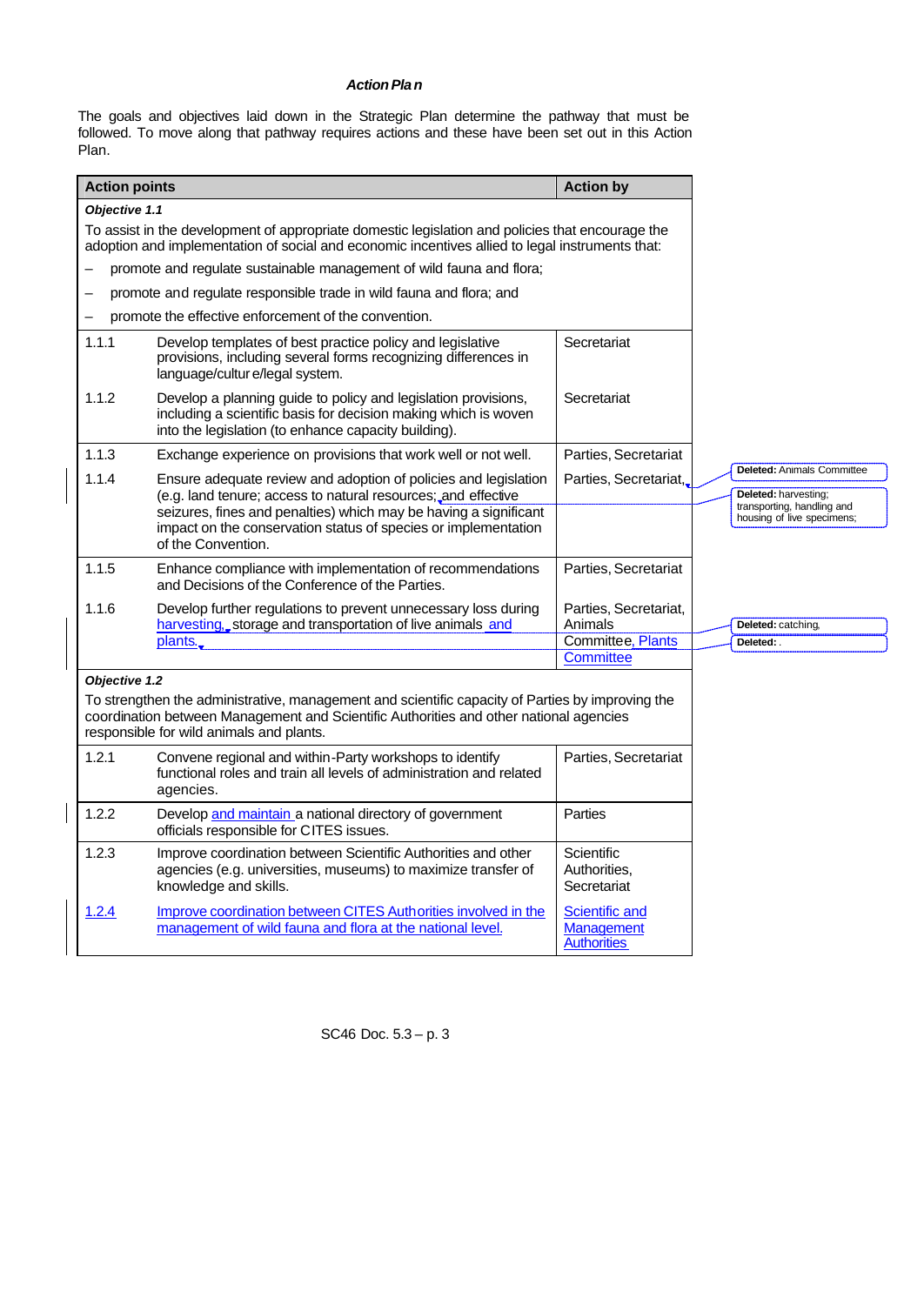| <b>Action points</b>          |                                                                                                                                                                                                           | <b>Action by</b>                                                                                            |                       |
|-------------------------------|-----------------------------------------------------------------------------------------------------------------------------------------------------------------------------------------------------------|-------------------------------------------------------------------------------------------------------------|-----------------------|
|                               | Collate and make accessible lists of specialists (national and                                                                                                                                            | Scientific and                                                                                              | <b>Deleted: 1.2.4</b> |
| 1.2.5                         | regional).                                                                                                                                                                                                | Management<br>Authorities                                                                                   |                       |
| Objective 1.3                 |                                                                                                                                                                                                           |                                                                                                             |                       |
|                               | To strengthen the enforcement capacity of the Parties and to improve coordination among<br>Management Authorities and other agencies (e.g. Police, Customs and veterinary and<br>phytosanitary services). |                                                                                                             |                       |
| 1.3.1                         | Convene regional and within-Party workshops to identify<br>functional roles and train all levels of administration and related<br>agencies responsible for CITES enforcement.                             | Parties, Secretariat                                                                                        |                       |
| 1.3.2                         | Produce modular procedural manuals pertaining to enforcement<br>that can be customized for national and regional differences.                                                                             | Parties, Secretariat                                                                                        |                       |
| 1.3.3                         | Develop a national directory of government officials responsible<br>for CITES enforcement issues.                                                                                                         | Parties                                                                                                     |                       |
| 1.3.4                         | Collate and make accessible lists of taxonomic, forensic and<br>identification experts.                                                                                                                   | Scientific and<br>Management<br>Authorities                                                                 |                       |
| 1.3.5                         | Identify and collaborate with focal points in agencies (e.g.<br>Police, Customs, veterinary and phytosanitary services)<br>responsible for assisting CITES enforcement.                                   | Parties                                                                                                     |                       |
| 1.3.6                         | Provide training for staffs of enforcement agencies, and improve<br>the distribution of existing public awareness tools for<br>enforcement purposes.                                                      | Parties                                                                                                     |                       |
| Objective 1.4<br>information. | To facilitate development and use of appropriate technologies and information management<br>systems that enhance and expedite the collection, submission and exchange of accurate                         |                                                                                                             |                       |
| 1.4.1                         | On the basis of information from Parties, evaluate needs,<br>capabilities and opportunities related to information technologies<br>and management.                                                        | Secretariat, with<br>three permanent<br>Committees<br>(Standing, Animals<br>and Plants<br><b>Committees</b> |                       |
| 1.4.2                         | Encourage use of technology such as the Internet and CD-ROM<br>for data and information exchange and training.                                                                                            | Secretariat, Parties                                                                                        |                       |
| 1.4.3                         | Develop and implement an information management strategy<br>and training programmes based on 1.4.1 and 1.4.2.                                                                                             | Secretariat, Parties                                                                                        |                       |
| 1.4.4                         | Develop a simple guide to the Review of Significant Trade.                                                                                                                                                | Secretariat,<br><b>Animals and Plants</b><br>Committees                                                     |                       |
| 1.4.5                         | Develop, collate, and enhance databases that include<br>information related to species in trade, CITES Decisions and<br>procedures, with a focus on CITES Appendices.                                     | Secretariat,<br><b>Animals and Plants</b><br>Committees                                                     |                       |

 $\overline{\mathsf{I}}$ 

 $\begin{array}{c} \rule{0pt}{2ex} \rule{0pt}{2ex} \rule{0pt}{2ex} \rule{0pt}{2ex} \rule{0pt}{2ex} \rule{0pt}{2ex} \rule{0pt}{2ex} \rule{0pt}{2ex} \rule{0pt}{2ex} \rule{0pt}{2ex} \rule{0pt}{2ex} \rule{0pt}{2ex} \rule{0pt}{2ex} \rule{0pt}{2ex} \rule{0pt}{2ex} \rule{0pt}{2ex} \rule{0pt}{2ex} \rule{0pt}{2ex} \rule{0pt}{2ex} \rule{0pt}{2ex} \rule{0pt}{2ex} \rule{0pt}{2ex} \rule{0pt}{2ex} \rule{0pt}{$ 

 $\overline{1}$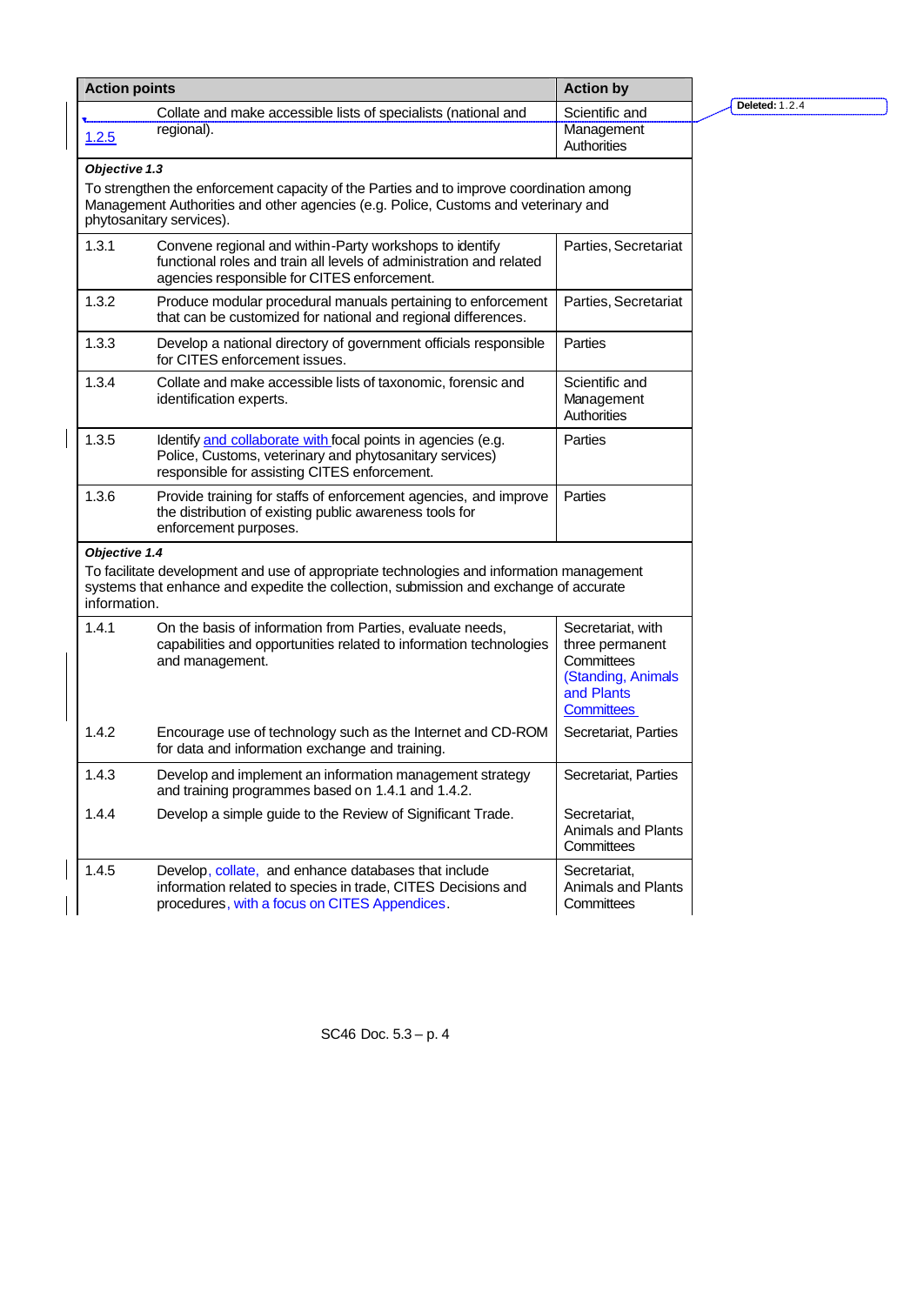| <b>Action points</b>                                                                                                                                                                                                       |                                                                                                                                                                                                                                                                             | <b>Action by</b>                                            |  |  |  |
|----------------------------------------------------------------------------------------------------------------------------------------------------------------------------------------------------------------------------|-----------------------------------------------------------------------------------------------------------------------------------------------------------------------------------------------------------------------------------------------------------------------------|-------------------------------------------------------------|--|--|--|
|                                                                                                                                                                                                                            | Objective 1.5                                                                                                                                                                                                                                                               |                                                             |  |  |  |
|                                                                                                                                                                                                                            | To encourage organizations capable of supporting the Convention to assist the Secretariat and<br>Parties in building national information management capacities through training and other<br>activities, and to facilitate improved access to and management of databases. |                                                             |  |  |  |
| 1.5.1                                                                                                                                                                                                                      | On the basis of information from Parties, evaluate national<br>capacity and training needs.                                                                                                                                                                                 | Secretariat, Parties                                        |  |  |  |
| 1.5.2                                                                                                                                                                                                                      | Identify organizations with potential for assisting in training and<br>capacity building.                                                                                                                                                                                   | Secretariat, Parties                                        |  |  |  |
| 1.5.3                                                                                                                                                                                                                      | Develop a list of available databases and information sources<br>consistent with Objective 1.4.                                                                                                                                                                             | Secretariat                                                 |  |  |  |
| 1.5.4                                                                                                                                                                                                                      | Make relevant databases user-friendly.                                                                                                                                                                                                                                      | Secretariat, Parties                                        |  |  |  |
| 1.5.5                                                                                                                                                                                                                      | Enhance compliance with implementation of recommendations<br>and Decisions of the Conference of the Parties.                                                                                                                                                                | Parties, Secretariat                                        |  |  |  |
| Objective 1.6<br>fauna and flora.                                                                                                                                                                                          | To ensure that all Parties have at least one designated Scientific Authority with experts in wild                                                                                                                                                                           |                                                             |  |  |  |
| 1.6.1                                                                                                                                                                                                                      | Advise and assist Parties in exploring options and models for<br>establishing Scientific Authorities.                                                                                                                                                                       | Secretariat,<br>Standing<br><b>Committee</b>                |  |  |  |
| 1.6.2                                                                                                                                                                                                                      | Pursue on a regular basis progress toward the designation of<br>Scientific Authorities by all Parties.                                                                                                                                                                      | Secretariat                                                 |  |  |  |
| Objective 1.7                                                                                                                                                                                                              |                                                                                                                                                                                                                                                                             |                                                             |  |  |  |
|                                                                                                                                                                                                                            | To improve the coordination between CITES Management and Scientific Authorities, and increase<br>the effectiveness of the latter.                                                                                                                                           |                                                             |  |  |  |
| 1.7.1                                                                                                                                                                                                                      | Develop a manual specifying the obligations and procedures of<br>the Scientific Authorities in order to encourage the development<br>of specific training courses for them.                                                                                                 | Secretariat with<br><b>Animals and Plants</b><br>Committees |  |  |  |
| 1.7.2                                                                                                                                                                                                                      | Develop and update regional directories that list the botanists<br>and zoologists in each region who are experts in CITES-listed<br>species.                                                                                                                                | Plants Committee,<br><b>Animals Committee</b>               |  |  |  |
| 1.7.3                                                                                                                                                                                                                      | Communicate to the Parties the importance and advisability of<br>including plants experts within the structure of the Scientific<br>Authorities.                                                                                                                            | Plants Committee.<br><b>Standing</b><br>Committee           |  |  |  |
| 1.7.4                                                                                                                                                                                                                      | Facilitate workshops and training programmes in issuance of<br>non-detriment findings.                                                                                                                                                                                      | Secretariat                                                 |  |  |  |
| 1.7.5                                                                                                                                                                                                                      | Ensure that Management Authorities consult with Scientific<br>Authorities on all permits to be issued that require Scientific<br>Authority findings, and that those findings are independent and<br>cannot be overridden.                                                   | Parties                                                     |  |  |  |
| Objective 1.8                                                                                                                                                                                                              |                                                                                                                                                                                                                                                                             |                                                             |  |  |  |
| To encourage Parties to develop and implement effective management programmes for the<br>conservation and recovery of species, so that the species will no longer satisfy the criteria for<br>inclusion in the Appendices. |                                                                                                                                                                                                                                                                             |                                                             |  |  |  |
| 1.8.1                                                                                                                                                                                                                      | Share experience gained by different countries in conservation,<br>management and the recovery of species with other countries.                                                                                                                                             | Parties, Secretariat                                        |  |  |  |

 $\overline{\phantom{a}}$ 

 $\overline{\phantom{a}}$ 

 $\overline{\phantom{a}}$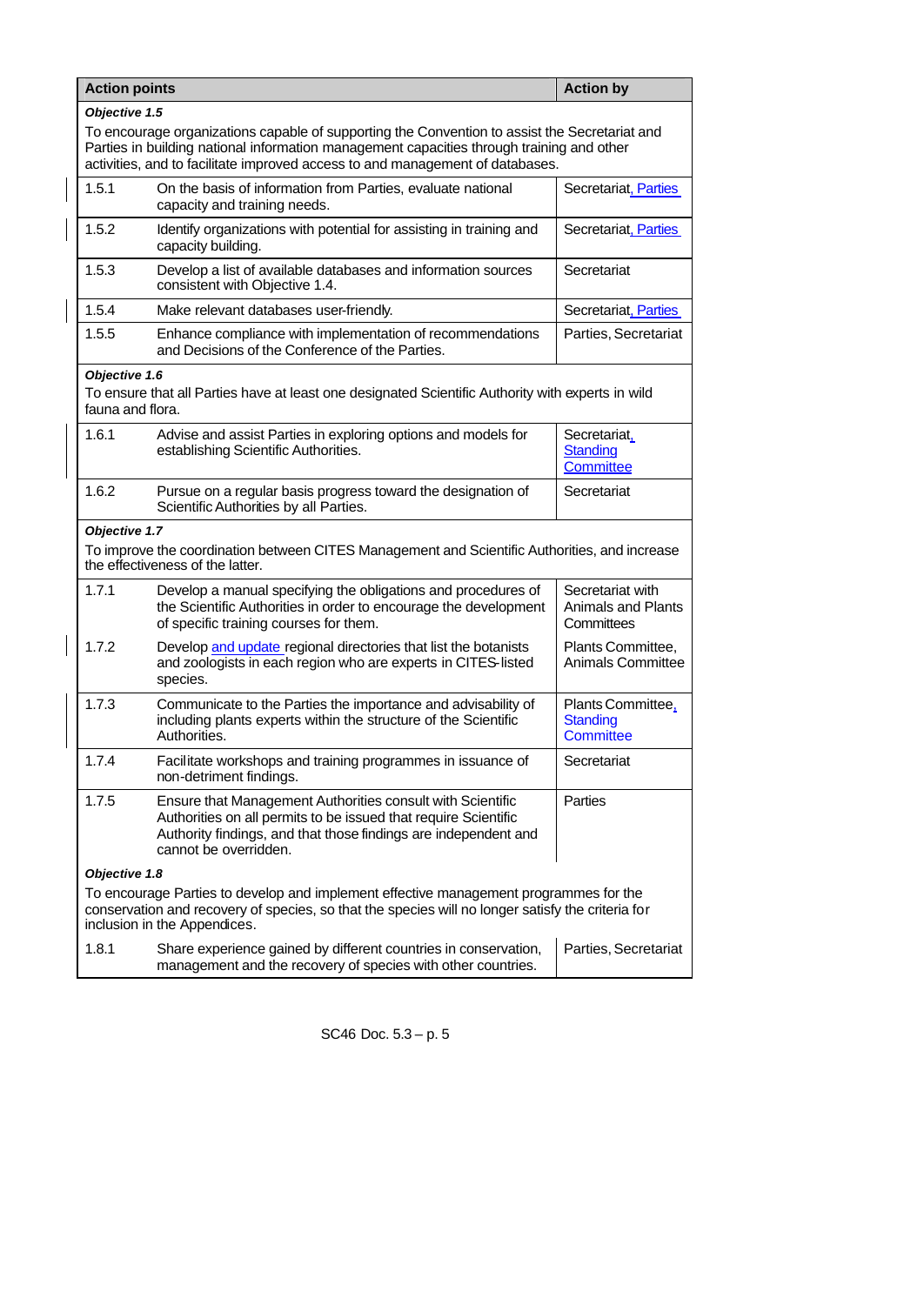| <b>Action points</b>      |                                                                                                                                                                                                                                   | <b>Action by</b>                                                                                                                                                                                                                                                                                                                  |  |  |  |
|---------------------------|-----------------------------------------------------------------------------------------------------------------------------------------------------------------------------------------------------------------------------------|-----------------------------------------------------------------------------------------------------------------------------------------------------------------------------------------------------------------------------------------------------------------------------------------------------------------------------------|--|--|--|
| 1.8.2                     | Promote establishment of effective national and, where<br>appropriate, regional programmes for species conservation,<br>management and recovery.                                                                                  | Parties, Secretariat<br><b>Footnote: The</b><br><b>Working Group</b><br>noted that while the<br>responsibility for<br>this Action Point<br>rests with the<br>Parties, recent<br>experience shows<br>the Standing.<br>Animals, and<br><b>Plants Committees</b><br>can play a<br>significant role in<br>encouraging such<br>action. |  |  |  |
| 1.8.3                     | Establish national and regional networked rescue centres for<br>animals and plants.                                                                                                                                               | Parties                                                                                                                                                                                                                                                                                                                           |  |  |  |
| 1.8.4                     | Develop and incorporate scientific baselines in management<br>plans for traded Appendix-II species, designed to ensure that<br>any trade is sustainable.                                                                          | Parties                                                                                                                                                                                                                                                                                                                           |  |  |  |
| 1.8.5                     | Report biennially on progress related to this objective.                                                                                                                                                                          | Parties, Secretariat                                                                                                                                                                                                                                                                                                              |  |  |  |
| Objective 1.9<br>funding. | To encourage the proper funding of CITES implementation and enforcement by Par ties, and the<br>adoption of national mechanisms that have resource users make a greater contribution to such                                      |                                                                                                                                                                                                                                                                                                                                   |  |  |  |
| 1.9.1                     | On the basis of information from Parties, evaluate existing<br>mechanisms for obtaining funds from resource users for<br>conservation benefit, and share this information to encourage<br>other Parties to adopt such mechanisms. | Parties, Secretariat                                                                                                                                                                                                                                                                                                              |  |  |  |
| 1.9.2                     | Ensure adequate funding for necessary research and<br>investigation on CITES species.                                                                                                                                             | Parties                                                                                                                                                                                                                                                                                                                           |  |  |  |
|                           | Objective 1.10                                                                                                                                                                                                                    |                                                                                                                                                                                                                                                                                                                                   |  |  |  |
|                           | To use fully the potential of regional coordination and collaboration in capacity-building efforts.                                                                                                                               |                                                                                                                                                                                                                                                                                                                                   |  |  |  |
| 1.10.1                    | Identify and make available information on existing regional<br>entities that could be used to assist with information sharing,<br>capacity building and funding.                                                                 | Secretariat,<br>Standing<br>Committee                                                                                                                                                                                                                                                                                             |  |  |  |
| 1.10.2                    | Interact with existing regional networks, organizations and focal<br>points.                                                                                                                                                      | Secretariat,<br>Standing<br>Committee, Parties                                                                                                                                                                                                                                                                                    |  |  |  |
| 1.10.3                    | Ensure that representatives on all committees are enabled by<br>their Governments to carry out their responsibilities.                                                                                                            | Secretariat, Parties,<br><b>Standing</b><br>Committee                                                                                                                                                                                                                                                                             |  |  |  |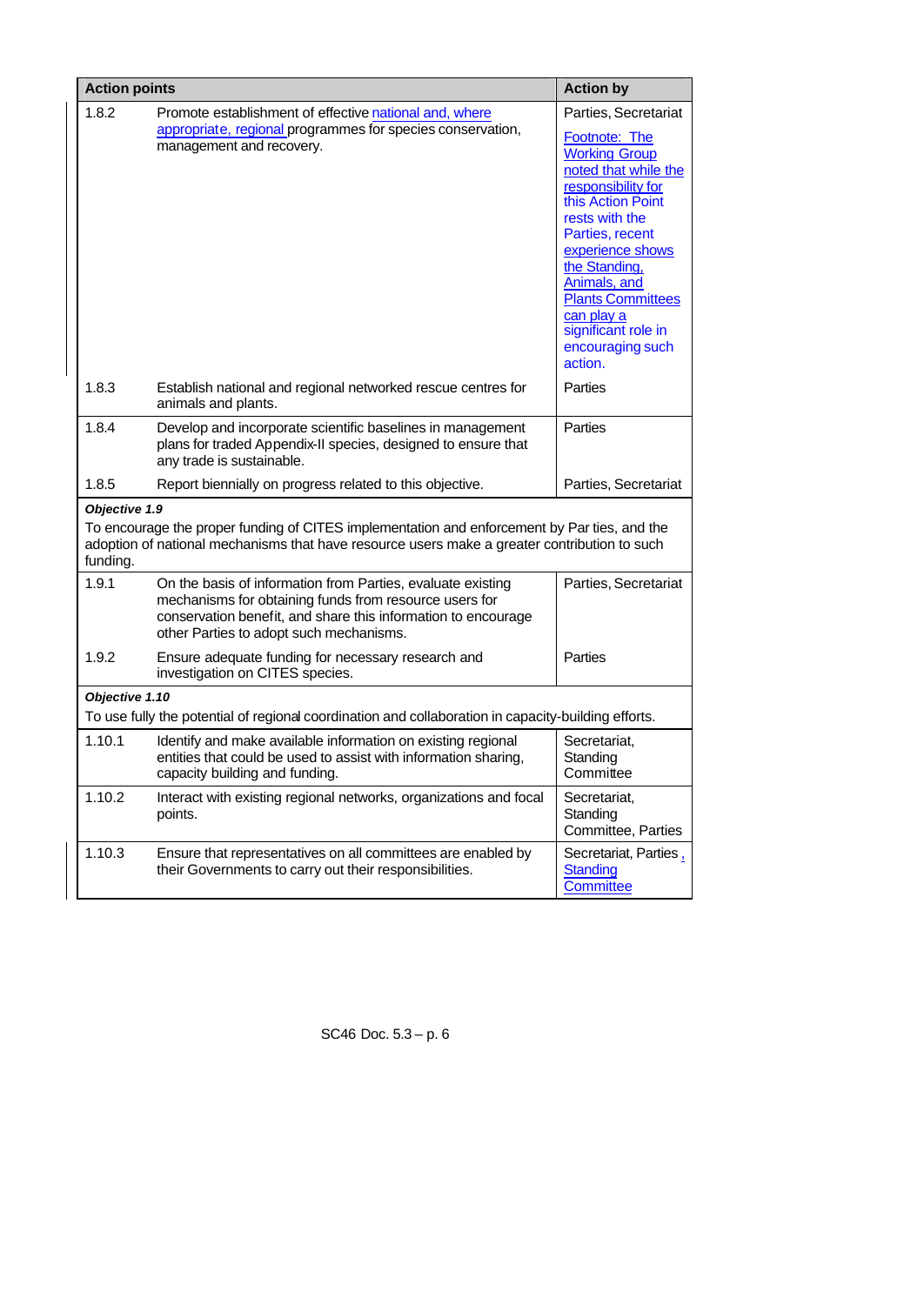| <b>Action points</b> |                                                                                                                                                                                                                         | <b>Action by</b>                                           |  |  |  |
|----------------------|-------------------------------------------------------------------------------------------------------------------------------------------------------------------------------------------------------------------------|------------------------------------------------------------|--|--|--|
| Objective 1.11       |                                                                                                                                                                                                                         |                                                            |  |  |  |
|                      | To review and simplify, where possible, existing measures, procedures, mechanisms, and<br>recommendations for the implementation of the Convention.                                                                     |                                                            |  |  |  |
| 1.11.1               | On the basis of information from Parties, identify those<br>measures, procedures and mechanisms that would benefit from<br>review and simplification.                                                                   | Parties, Secretariat                                       |  |  |  |
| 1.11.2               | Make recommendations on possible review, modification and<br>consolidation.                                                                                                                                             | Secretariat                                                |  |  |  |
| 1.11.3               | Continue consolidation process of Resolutions and<br>recommendations as appropriate.                                                                                                                                    | Secretariat                                                |  |  |  |
| 1.11.4               | Produce modular procedural manuals for CITES implementation<br>that can be customized for national and regional differences.                                                                                            | Parties, Secretariat                                       |  |  |  |
| Objective 1.12       |                                                                                                                                                                                                                         |                                                            |  |  |  |
|                      | To ensure equity of the three working languages.                                                                                                                                                                        |                                                            |  |  |  |
| 1.12.1               | Continue to ensure that all meetings of the permanent<br>Committees are interpreted in all three working languages, and<br>endeavour to ensure that all documents are made available in<br>all three working languages. | Parties, Secretariat                                       |  |  |  |
|                      | Footnote: The Working Group noted that in addition to providing<br>documents in all three working languages, every effort should be<br>made to hire interpreters who have familiarity with CITES.                       |                                                            |  |  |  |
| 1.12.2               | Review current translation systems and recommend cost-<br>effective alternatives to improve efficiency and cut costs.                                                                                                   | Secretariat                                                |  |  |  |
| 1.12.3               | Ensure that the three permanent Committees and the<br>Conference of the Parties do not discuss any document not<br>made available in advance in all three languages.                                                    | Secretariat,<br>Conference of the<br>Parties               |  |  |  |
| Objective 2.1        |                                                                                                                                                                                                                         |                                                            |  |  |  |
| needs of species.    | To ensure that the Convention's Appendices correctly reflect the conservation and management                                                                                                                            |                                                            |  |  |  |
| 2.1.1                | Ensure periodic review and refinement of the listing criteria to<br>ensure their applicability to broad taxonomic groups, scientific<br>validity and utility.                                                           | Parties,<br>Conference of the<br><b>Parties</b>            |  |  |  |
| 2.1.2                | Regularly review the Appendices to ensure that listed taxa<br>satisfy the relevant criteria.                                                                                                                            | Animals and Plants<br>Committees                           |  |  |  |
| 2.1.3                | Continue the Review of Significant Trade as initiated by the<br>Parties in Resolution Conf. 8.9 (Rev.).                                                                                                                 | <b>Animals and Plants</b><br>Committees                    |  |  |  |
| 2.1.4                | Evaluate trade and biological information on currently unlisted<br>species subject to significant international trade to determine<br>whether they would qualify for and benefit from CITES listing.                    | <b>Animals and Plants</b><br>Committees,<br><b>Parties</b> |  |  |  |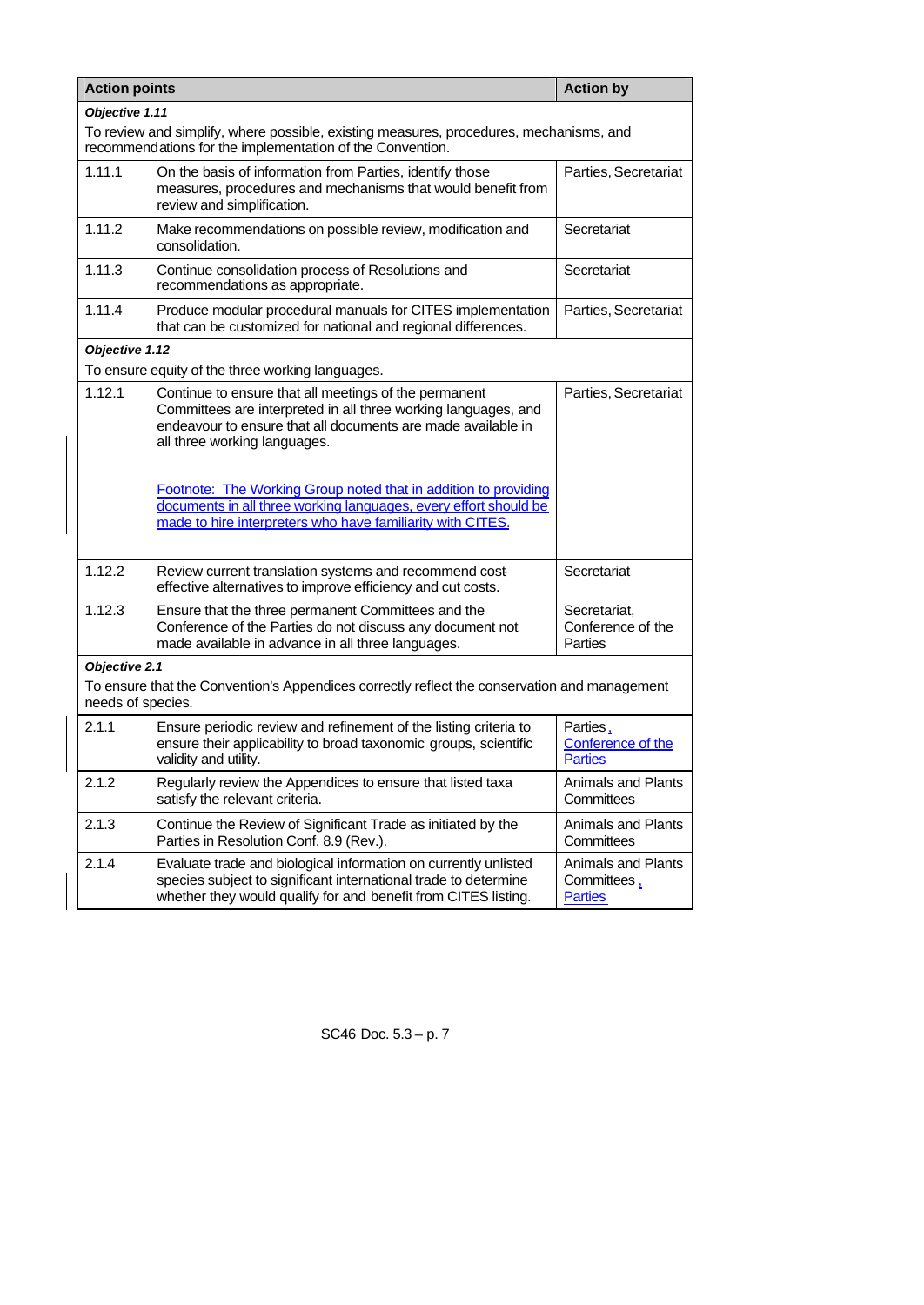| <b>Action points</b> |                                                                                                                                                                                                                                                         | <b>Action by</b>                                                    |                                      |
|----------------------|---------------------------------------------------------------------------------------------------------------------------------------------------------------------------------------------------------------------------------------------------------|---------------------------------------------------------------------|--------------------------------------|
| Objective 2.2        |                                                                                                                                                                                                                                                         |                                                                     |                                      |
|                      | To ensure that decisions to amend the Convention's Appendices are founded on sound and<br>relevant scientific information and meet agreed biological and trade criteria for such amendments.                                                            |                                                                     |                                      |
| 2.2.1                | All proposals to amend the Appendices, shall conform to the<br>criteria in force                                                                                                                                                                        | Parties                                                             | Deleted: should<br>Deleted: relevant |
| 2.2.2                | Encourage Parties to consult with the Animals and Plants<br>Committees as appropriate to assist in the preparation of<br>proposals to amend the Appendices.                                                                                             | Secretariat,<br><b>Animals and Plants</b><br>Committees             |                                      |
| 2.2.3                | For identified commodities, develop standardized units of<br>measure for permits, trade analysis and reporting.                                                                                                                                         | Secretariat,<br><b>Animals and Plants</b><br>Committees             |                                      |
| 2.2.4                | Encourage the analysis of annual report information in the<br>development of proposals to amend the Appendices.                                                                                                                                         | Parties, Secretariat                                                |                                      |
| Objective 2.3        |                                                                                                                                                                                                                                                         |                                                                     |                                      |
|                      | To improve the scientific basis on which Scientific Authorities make non-detriment findings.                                                                                                                                                            |                                                                     |                                      |
| 2.3.1                | Develop and disseminate practical guidance for making non-<br>detriment findings, including a manual and checklist, and<br>samples of non-detriment findings and case studies.                                                                          | Secretariat with<br><b>Animals and Plants</b><br>Committees         |                                      |
| 2.3.2                | Facilitate national and regional training for Scientific Authorities<br>in the issuance of scientifically based non-detriment findings;<br>include the use of the aforementioned guidance on non-<br>detriment findings.                                | Secretariat with<br><b>Animals and Plants</b><br>Committees         |                                      |
| 2.3.3                | Ensure that the necessary scientific information is taken into<br>consideration when making non-detriment findings (e.g. life<br>history, ecological adaptability, distribution, abundance,<br>population trends and management programme).             | Parties                                                             |                                      |
| 2.3.4                | Ensure that management plans involve periodic research,<br>monitoring, testing, evaluation and opportunities for<br>improvement (including adaptive management).                                                                                        | Parties                                                             |                                      |
| 2.3.5                | Provide opportunities for Scientific Authorities to exchange<br>information and data (e.g. sharing of non-detriment findings;<br>sharing of data, management plans and case studies; postings<br>to a website; and communication through a listserver). | Parties, Secretariat,<br><b>Animals and Plants</b><br>Committees    |                                      |
| Objective 2.4        | To identify and develop innovative technologies and encourage relevant research, including<br>research into CITES implementation and enforcement, and to pursue these objectives, where<br>appropriate, at the regional level.                          |                                                                     |                                      |
| 2.4.1                | In collaboration with enforcement agencies, identify the needs<br>for and potential benefits of innovative technologies.                                                                                                                                | Secretariat.<br><b>Animals and Plants</b><br>Committees,<br>Parties |                                      |

 $\overline{\mathbf{I}}$ 

 $\overline{\mathbf{I}}$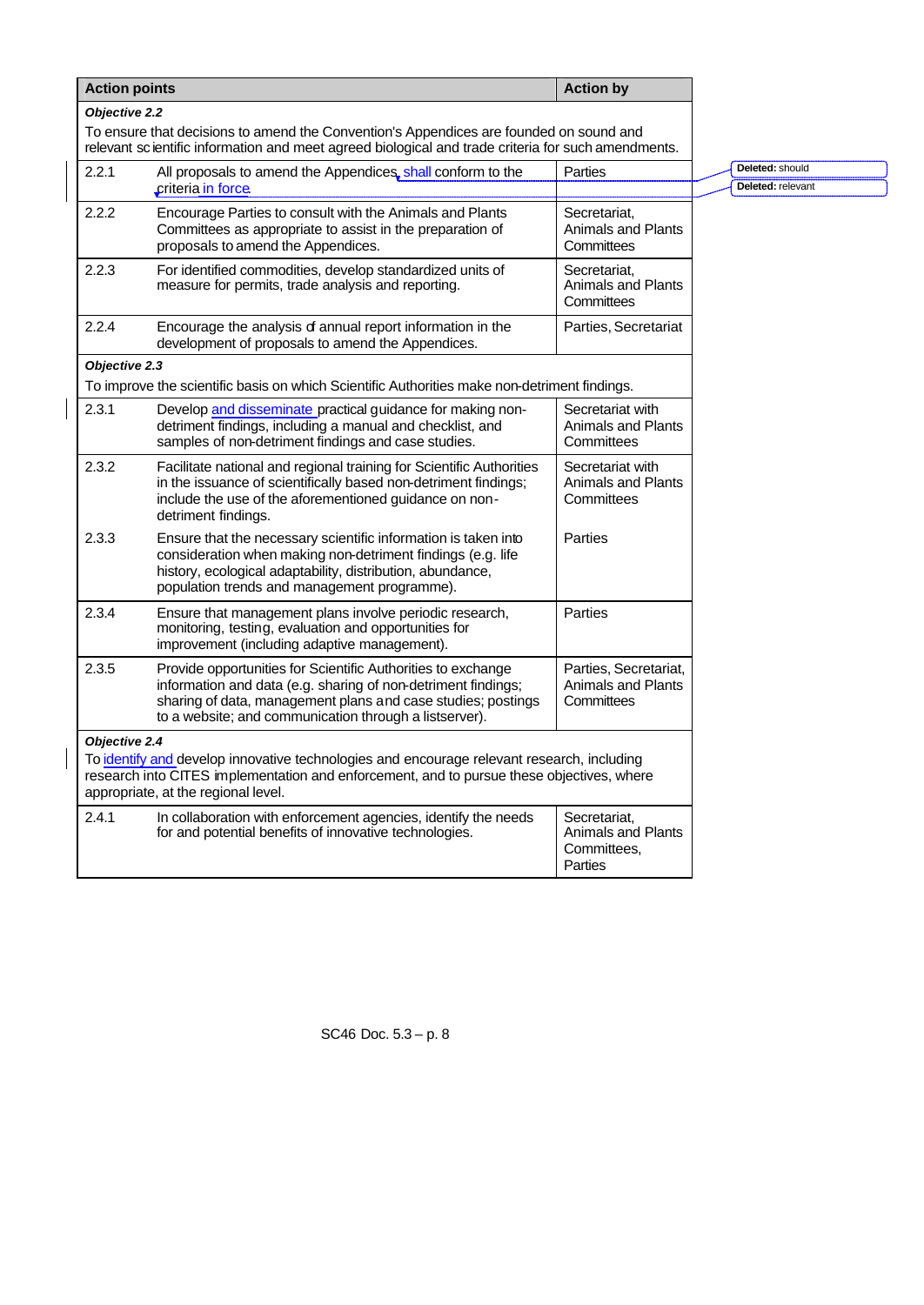| <b>Action points</b> |                                                                                                                                                                                                                                                                                                                                                                                                                                                                                                                                                                                                                                                                                                                                                               | <b>Action by</b>                                                                                                                                                                                                                                                               |                                                        |
|----------------------|---------------------------------------------------------------------------------------------------------------------------------------------------------------------------------------------------------------------------------------------------------------------------------------------------------------------------------------------------------------------------------------------------------------------------------------------------------------------------------------------------------------------------------------------------------------------------------------------------------------------------------------------------------------------------------------------------------------------------------------------------------------|--------------------------------------------------------------------------------------------------------------------------------------------------------------------------------------------------------------------------------------------------------------------------------|--------------------------------------------------------|
| 2.4.2                | In collaboration with Parties, international agencies, and relevant<br>research entities, identify the available technologies (e.g. digital<br>technology, microchips, barcodes, holograms, DNA testing)<br>relevant to assisting the better implementation of the<br>Convention.                                                                                                                                                                                                                                                                                                                                                                                                                                                                             | Secretariat,<br>Animals and Plants<br>Committees                                                                                                                                                                                                                               |                                                        |
|                      | Footnote: The Working Group recommends that in the next<br>update of the Strategic Plan, language be inserted under<br>Objective 2.4 indicating that the Standing Committee will support<br>the Parties in the development of collaborative research projects<br>for testing the appropriateness of new and forthcoming<br>technologies. Also note that under Action Point 2.4.2 in the<br>Work Plan for the Standing Committee, the Working Group<br>proposed for consideration the following new action point for the<br>Standing Committee: To take into account information from, and<br>the potential contribution of, innovative technologies and<br>relevant research, as appropriate, in considering specific<br>implementation decisions and issues. |                                                                                                                                                                                                                                                                                |                                                        |
| 2.4.3                | Encourage the adoption and use of such technologies in CITES<br>processes and procedures (e.g. licensing, verification,<br>enforcement, communication).                                                                                                                                                                                                                                                                                                                                                                                                                                                                                                                                                                                                       | Secretariat, Parties                                                                                                                                                                                                                                                           |                                                        |
| 2.4.4<br>2.4.5       | Develop with relevant institutions collaborative research projects<br>for testing the appropriateness of new and forthcoming<br>technologies.<br>Assess progress on a regional basis.                                                                                                                                                                                                                                                                                                                                                                                                                                                                                                                                                                         | Parties<br><b>Footnote: The</b><br><b>Working Group</b><br>recognized that<br>Parties may go to<br>the Plants and<br><b>Animals</b><br><b>Committees for</b><br>support but that the<br>Parties are<br>primarily<br>responsible for this<br>action point.<br>Standing, Animals | Deleted: Secretariat, Animals<br>and Plants Committees |
|                      |                                                                                                                                                                                                                                                                                                                                                                                                                                                                                                                                                                                                                                                                                                                                                               | and Plants<br>Committees                                                                                                                                                                                                                                                       |                                                        |
| Objective 3.1        |                                                                                                                                                                                                                                                                                                                                                                                                                                                                                                                                                                                                                                                                                                                                                               |                                                                                                                                                                                                                                                                                | Deleted: between                                       |
|                      | To promote a high degree of cooperation, coordination and collaboration among national, regional,<br>and international law enforcement agencies.                                                                                                                                                                                                                                                                                                                                                                                                                                                                                                                                                                                                              |                                                                                                                                                                                                                                                                                |                                                        |
| 3.1.1                | Establish, communicate and agree on international priorities for<br>enforcement.                                                                                                                                                                                                                                                                                                                                                                                                                                                                                                                                                                                                                                                                              | Parties, Secretariat                                                                                                                                                                                                                                                           |                                                        |
| 3.1.2                | Encourage each enforcement agency to identify suitable<br>contacts for WCO, Interpol, and other relevant international<br>enforcement entities.                                                                                                                                                                                                                                                                                                                                                                                                                                                                                                                                                                                                               | Parties, Secretariat                                                                                                                                                                                                                                                           | Deleted:                                               |
| 3.1.3                | Share information on illegal trade, seizures and ongoing<br>investigations with other relevant Parties.                                                                                                                                                                                                                                                                                                                                                                                                                                                                                                                                                                                                                                                       | Parties, Secretariat                                                                                                                                                                                                                                                           |                                                        |

 $\overline{\phantom{a}}$ 

 $\overline{\phantom{a}}$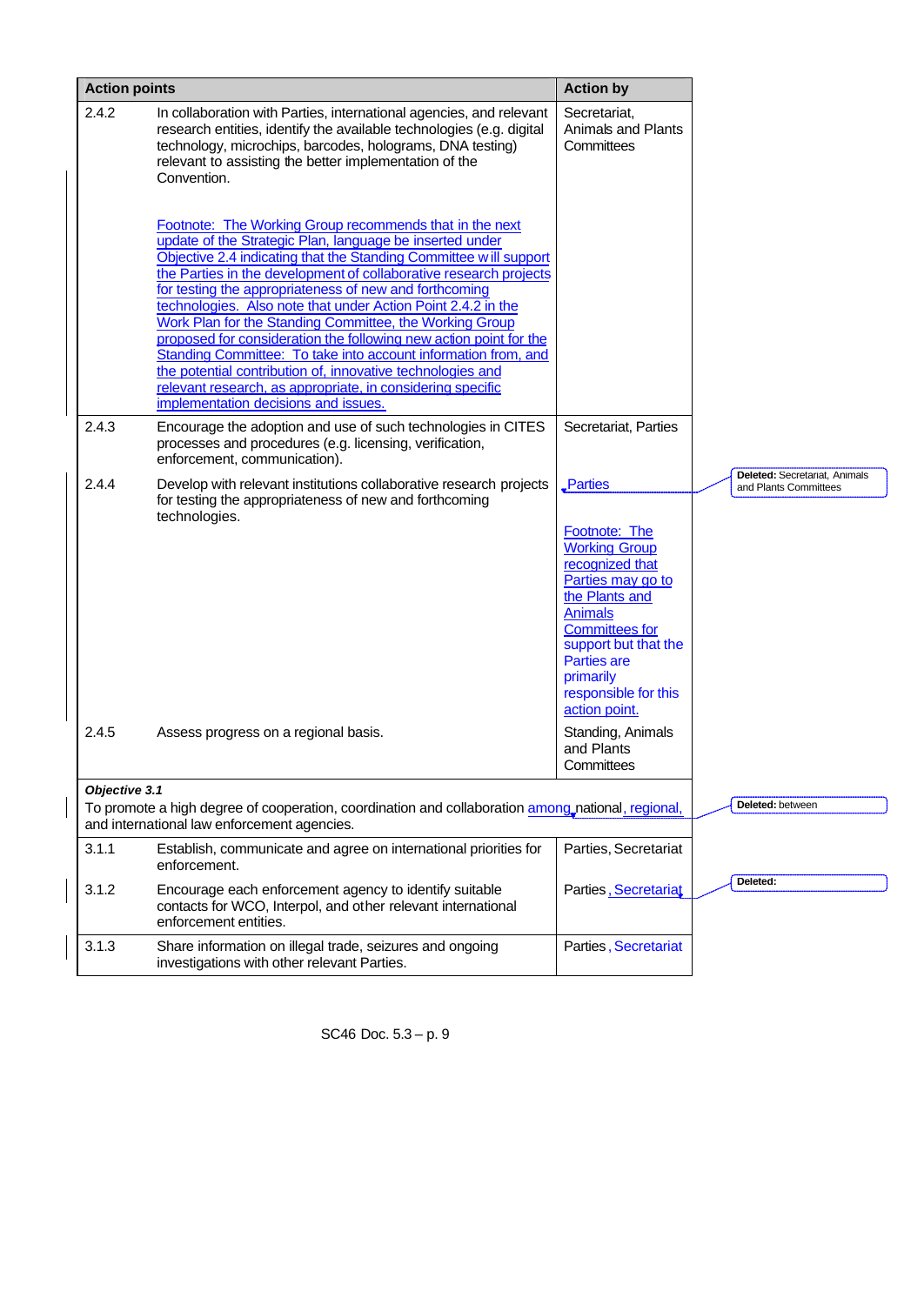| <b>Action points</b>                                                                                                                                                                                 |                                                                                                                                                                                                                                                    | <b>Action by</b>     |  |  |
|------------------------------------------------------------------------------------------------------------------------------------------------------------------------------------------------------|----------------------------------------------------------------------------------------------------------------------------------------------------------------------------------------------------------------------------------------------------|----------------------|--|--|
| 3.1.4                                                                                                                                                                                                | Liaise with Interpol and WCO working groups on environmental<br>crime.                                                                                                                                                                             | Parties, Secretariat |  |  |
|                                                                                                                                                                                                      | Objective 3.2<br>To stimulate and participate in bilateral, regional and global efforts to combat illegal trade in wild<br>fauna and flora.                                                                                                        |                      |  |  |
| 3.2.1                                                                                                                                                                                                | Develop and expand effective regional cooperative efforts,<br>particularly among countries with common borders.                                                                                                                                    | Parties, Secretariat |  |  |
| 3.2.2                                                                                                                                                                                                | Initiate and expand regional enforcement contact networks.                                                                                                                                                                                         | Parties              |  |  |
| 3.2.3                                                                                                                                                                                                | Convene regional enforcement training workshops.                                                                                                                                                                                                   | Parties, Secretariat |  |  |
| 3.2.4                                                                                                                                                                                                | Facilitate exchange of intelligence information.                                                                                                                                                                                                   | Parties, Secretariat |  |  |
| 3.2.5                                                                                                                                                                                                | Formally recognize and award exemplary enforcement actions.                                                                                                                                                                                        | Parties, Secretariat |  |  |
| Objective 3.3<br>matters.                                                                                                                                                                            | To encourage mutual technical assistance, including the exchange of information, in enforcement                                                                                                                                                    |                      |  |  |
| 3.3.1                                                                                                                                                                                                | Encourage enforcement agencies to share technology (e.g.<br>forensic).                                                                                                                                                                             | Parties              |  |  |
| 3.3.2                                                                                                                                                                                                | Collaborate in the production of pertinent identification materials.                                                                                                                                                                               | Parties, Secretariat |  |  |
| 3.3.3                                                                                                                                                                                                | Promote development and use of new technologies for the<br>identification of specimens in trade.                                                                                                                                                   | Parties, Secretariat |  |  |
| Objective 3.4                                                                                                                                                                                        | To develop appropriate management strategies and incentives for promoting a change from illegal<br>to legal use of wild fauna and flora.                                                                                                           |                      |  |  |
| 3.4.1                                                                                                                                                                                                | Develop and implement appropriate economic, education, and<br>awareness programmes that lead to greater local involvement in<br>wildlife management, and stimulate participation in combating<br>illegal trade within and from producer countries. | Parties              |  |  |
| 3.4.2                                                                                                                                                                                                | Develop and implement targeted awareness programmes that<br>promote voluntary compliance with wildlife trade regulations by<br>user groups in consumer countries.                                                                                  | Parties              |  |  |
| 3.4.3                                                                                                                                                                                                | On the basis of information from Parties, develop templates of<br>best practice in regard to the strategies and incentives<br>concerned, and encourage Parties to adopt them.                                                                      | Secretariat          |  |  |
| Objective 3.5                                                                                                                                                                                        |                                                                                                                                                                                                                                                    |                      |  |  |
| To promote awareness of CITES issues and a greater understanding by the judiciary of the social<br>and economic significance of conservation threats posed by illegal trade in wild fauna and flora. |                                                                                                                                                                                                                                                    |                      |  |  |
| 3.5.1                                                                                                                                                                                                | Contribute papers and articles to law journals and other<br>publications.                                                                                                                                                                          | Parties, Secretariat |  |  |
| 3.5.2                                                                                                                                                                                                | Attend and contribute to legal conferences.                                                                                                                                                                                                        | Parties, Secretariat |  |  |
| 3.5.3                                                                                                                                                                                                | Provide training to raise awareness of judges and prosecutors.                                                                                                                                                                                     | Parties, Secretariat |  |  |
| 3.5.4                                                                                                                                                                                                | Encourage the judiciary to apply more appropriate penalties<br>when dealing with wildlife crime.                                                                                                                                                   | Parties, Secretariat |  |  |

 $\begin{array}{c} \hline \end{array}$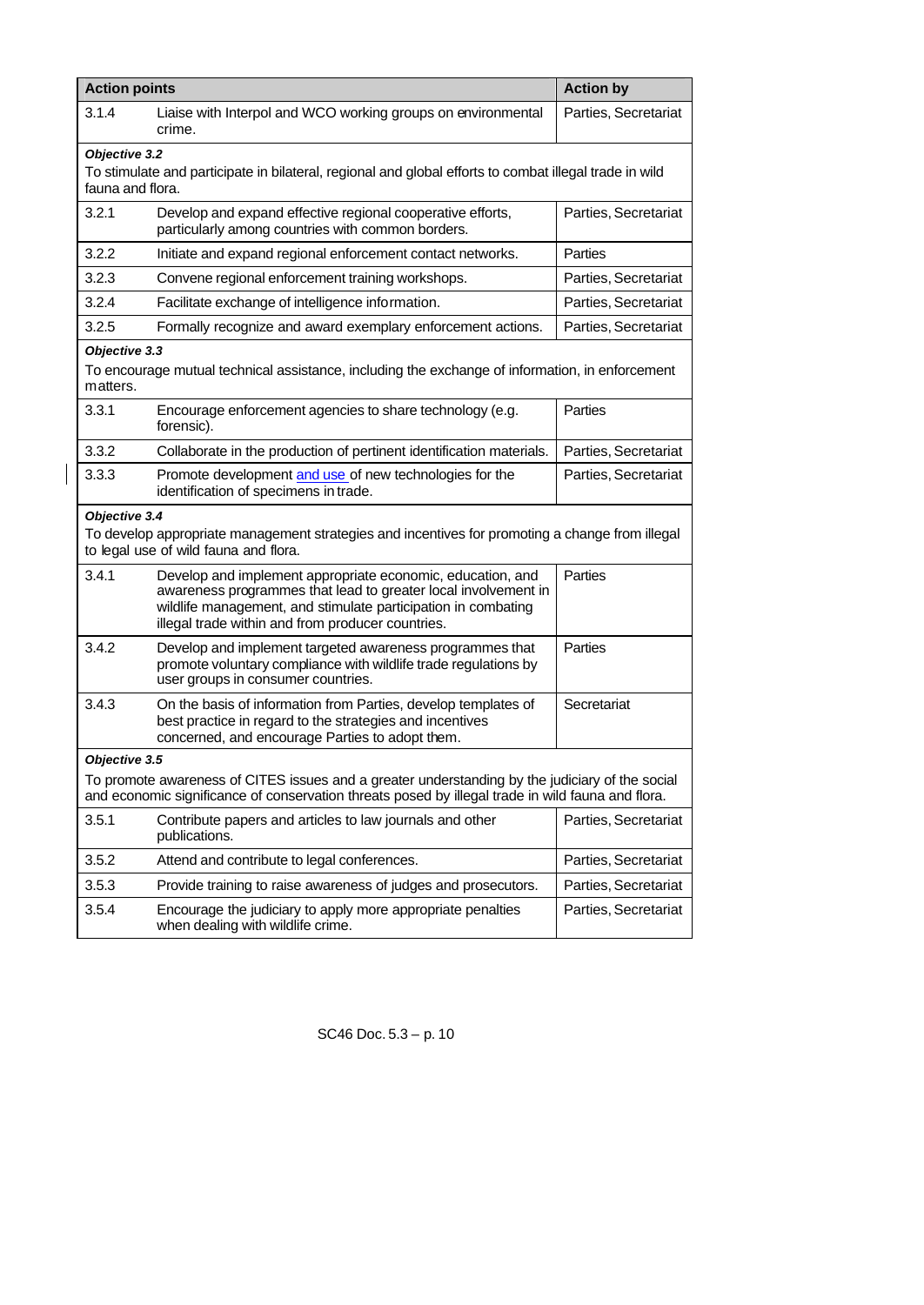| <b>Action points</b>                                                                                            |                                                                                                                                                                                                                           | <b>Action by</b>                                                               |  |  |  |
|-----------------------------------------------------------------------------------------------------------------|---------------------------------------------------------------------------------------------------------------------------------------------------------------------------------------------------------------------------|--------------------------------------------------------------------------------|--|--|--|
|                                                                                                                 | Objective 4.1                                                                                                                                                                                                             |                                                                                |  |  |  |
| To strengthen communication and collaboration with national and international NGOs.                             |                                                                                                                                                                                                                           |                                                                                |  |  |  |
| 4.1.1                                                                                                           | Recognize the significant contributions of NGOs to CITES<br>process and encourage greater NGO participation in CITES<br>outreach.                                                                                         | Parties, Secretariat                                                           |  |  |  |
| 4.1.2                                                                                                           | Encourage Parties to enhance communication and collaboration<br>with local and national NGOs.                                                                                                                             | Secretariat                                                                    |  |  |  |
| 4.1.3                                                                                                           | Improve availability of CITES information to a broad spectrum of<br>NGOs.                                                                                                                                                 | Parties, Secretariat                                                           |  |  |  |
| 4.1.4                                                                                                           | Collaborate with NGOs in public education and outreach<br>campaigns.                                                                                                                                                      | Parties, Secretariat                                                           |  |  |  |
| 4.1.5                                                                                                           | Meet regularly with local and national NGOs.                                                                                                                                                                              | Parties                                                                        |  |  |  |
| 4.1.6                                                                                                           | Meet regularly with international NGOs.                                                                                                                                                                                   | Secretariat, Parties                                                           |  |  |  |
|                                                                                                                 | Footnote: The Working Group noted that it would be cost<br>effective in conducting other business, e.g. regional workshops,<br>for the Secretariat and Parties to meet with international NGOs<br>as opportunities arise. |                                                                                |  |  |  |
| Objective 4.2                                                                                                   |                                                                                                                                                                                                                           |                                                                                |  |  |  |
|                                                                                                                 | To strengthen alliances with relevant local communities, consumer groups and traders.                                                                                                                                     |                                                                                |  |  |  |
| 4.2.1                                                                                                           | Identify audiences to be targeted and their needs.                                                                                                                                                                        | Parties, Secretariat                                                           |  |  |  |
| 4.2.2                                                                                                           | Develop campaigns and materials for the distribution of<br>information to targeted groups, with a specific focus on Appendix<br>Ⅱ.                                                                                        | Parties, Secretariat                                                           |  |  |  |
| 4.2.3                                                                                                           | Promote awareness of the impacts of consumption patterns and<br>demands on species conservation.                                                                                                                          | Parties, Secretariat                                                           |  |  |  |
| 4.2.4                                                                                                           | Meet regularly with targeted groups and encourage their active<br>participation.                                                                                                                                          | Parties, Secretariat                                                           |  |  |  |
| Objective 4.3                                                                                                   |                                                                                                                                                                                                                           |                                                                                |  |  |  |
|                                                                                                                 | To promote greater awareness among and cooperation with the scientific community.                                                                                                                                         |                                                                                |  |  |  |
| 4.3.1                                                                                                           | Identify audiences to be targeted within the scientific community<br>(e.g. specialist groups, universities, scientific societies,<br>museums, academic institutions).                                                     | Parties, Secretariat                                                           |  |  |  |
| 4.3.2                                                                                                           | Participate actively at scientific meetings and conferences, and<br>encourage participation in CITES issues by the scientific<br>community.                                                                               | Secretariat,<br>Scientific<br>Authorities, Animals<br>and Plants<br>Committees |  |  |  |
| 4.3.3                                                                                                           | Encourage the scientific community to focus their efforts on<br>national CITES priorities.                                                                                                                                | Parties                                                                        |  |  |  |
| Objective 4.4                                                                                                   |                                                                                                                                                                                                                           |                                                                                |  |  |  |
| To produce and disseminate informative materials to a broad public at a local, national and<br>regional levels. |                                                                                                                                                                                                                           |                                                                                |  |  |  |
| 4.4.1                                                                                                           | Develop information that is culturally and locally relevant, as well<br>as technically accurate.                                                                                                                          | Parties, Secretariat                                                           |  |  |  |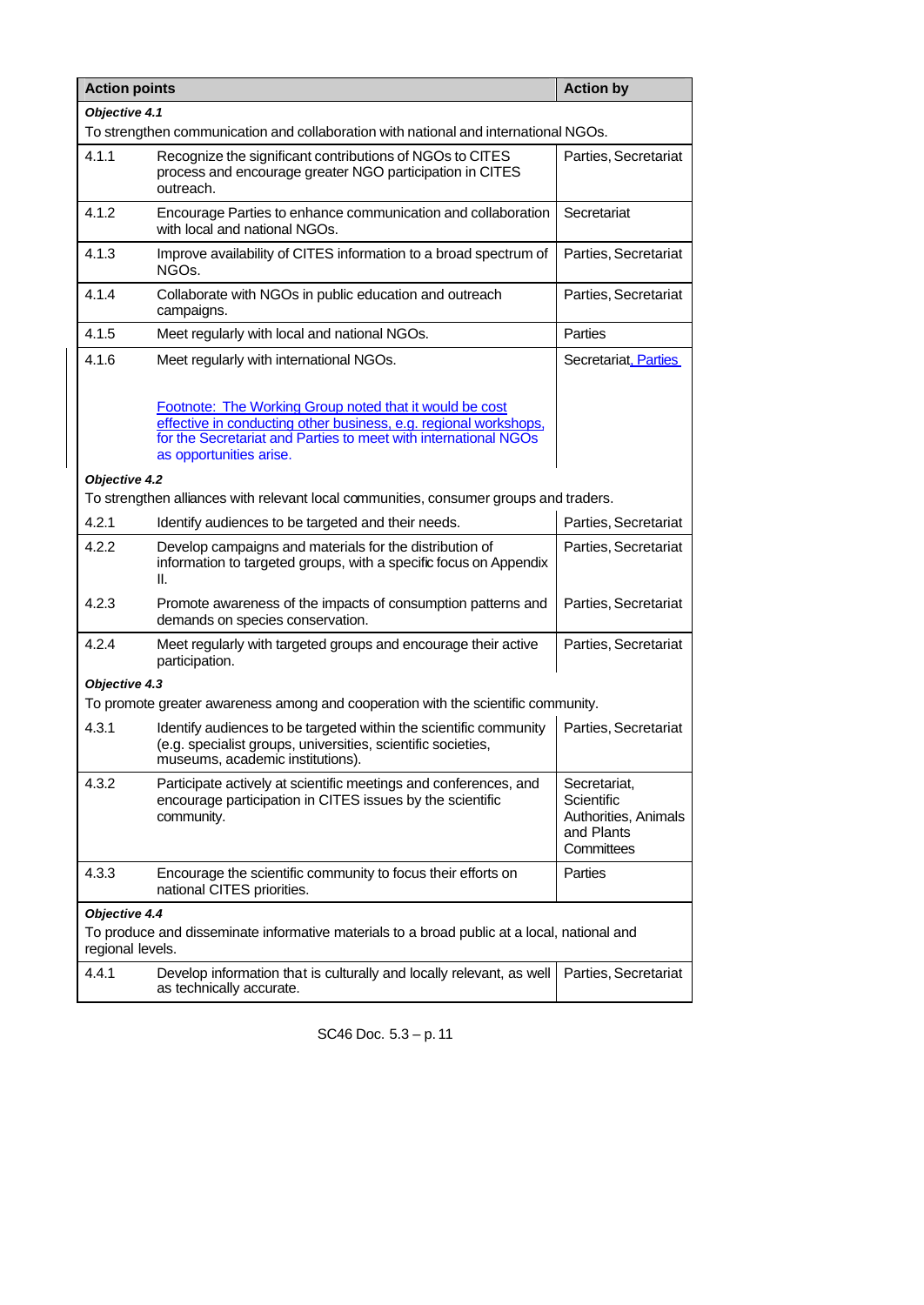| <b>Action points</b>           |                                                                                                                                                                                                                                    | <b>Action by</b>                                                         |
|--------------------------------|------------------------------------------------------------------------------------------------------------------------------------------------------------------------------------------------------------------------------------|--------------------------------------------------------------------------|
| Objective 4.5                  |                                                                                                                                                                                                                                    |                                                                          |
|                                | To improve communication and collaboration with the media.                                                                                                                                                                         |                                                                          |
| 4.5.1                          | Inform media about CITES-related activities and its national,<br>regional and global achievements.                                                                                                                                 | Parties, Secretariat                                                     |
| 4.5.2                          | Identify national media outlets and contacts for dissemination of<br>CITES information.                                                                                                                                            | Parties, Secretariat                                                     |
| 4.5.3                          | Develop factual media packets on relevant CITES issues (e.g.<br>fact sheets, CD-ROMs, videos).                                                                                                                                     | Parties, Secretariat                                                     |
| Objective 4.6                  |                                                                                                                                                                                                                                    |                                                                          |
|                                | To strengthen knowledge, promote awareness and facilitate enforcement of flora issues in CITES.                                                                                                                                    |                                                                          |
| 4.6.1                          | Ensure that adequate attention is given to plant conservation in<br>all activities related to the implementation of this Plan.                                                                                                     | Parties, Secretariat.<br><b>Standing and</b><br><b>Plants Committees</b> |
| Objective 5.1                  |                                                                                                                                                                                                                                    |                                                                          |
|                                | To ensure an optimal working relationship with UNEP, as well as close coordination and synergy<br>with CBD and other relevant multilateral environmental agreements.                                                               |                                                                          |
| 5.1.1                          | Enhance national liaison between CITES and national MEA<br>focal points.                                                                                                                                                           | Parties                                                                  |
| 5.1.2                          | Enhance regional and international liaison between CITES and<br>MEA focal points.                                                                                                                                                  | Parties, Secretariat                                                     |
| 5.1.3                          | Develop and implement joint projects with other MEAs (e.g.<br>capacity building, trade controls, enforcement, scientific and<br>technical coordination, project development and<br>implementation).                                | Parties, Secretariat                                                     |
| Objective 5.2<br>associations. | To ensure close cooperation and coordination with related conventions, agreements and                                                                                                                                              |                                                                          |
| 5.2.1                          | Develop mechanisms to ensure transfer and exchange of                                                                                                                                                                              | Parties, Secretariat                                                     |
|                                | information between CITES and relevant conventions,<br>agreements and associations for species of concern.                                                                                                                         |                                                                          |
| 5.2.2                          | Consider the criteria and Decisions of other Conventions,<br>agreements and associations when considering the proposals to<br>amend the Appendices, draft resolutions and decisions.                                               | Parties, Secretariat                                                     |
| 5.2.3                          | Encourage other Conventions, agreements and associations,<br>when making their decisions, to consider the criteria designed<br>and Decisions made by CITES Parties.                                                                | Parties. Secretariat                                                     |
| Objective 5.3                  | To ensure greater coordination of scientific and technical programmes and, where appropriate,<br>more efficient distribution of responsibilities with relevant technical partners such as IUCN, UNEP-<br>WCMC, TRAFFIC and others. |                                                                          |
| 5.3.1                          | Identify responsibilities of relevant technical partners and ensure<br>adequate coordination and mutual awareness of work<br>programmes to avoid duplication.                                                                      | Parties, Secretariat                                                     |
| 5.3.2                          | Develop mechanisms to disseminate information to Parties on<br>actions of relevant technical partners and furtherance of the<br>Convention.                                                                                        | Secretariat                                                              |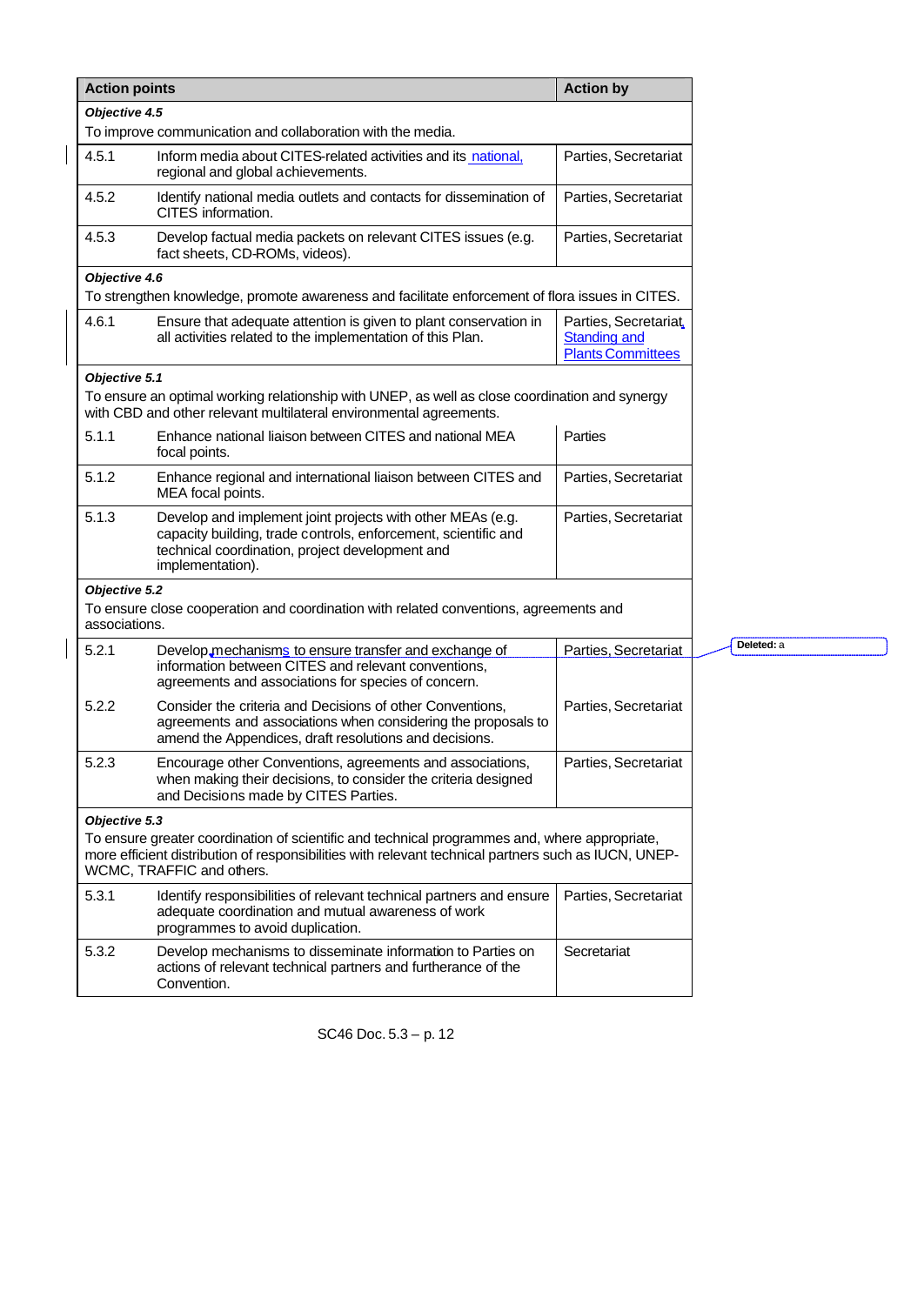| <b>Action points</b>                                                                                                                                                                           |                                                                                                                                                                                                                                                                                             | <b>Action by</b>                                             |  |
|------------------------------------------------------------------------------------------------------------------------------------------------------------------------------------------------|---------------------------------------------------------------------------------------------------------------------------------------------------------------------------------------------------------------------------------------------------------------------------------------------|--------------------------------------------------------------|--|
| 5.3.3                                                                                                                                                                                          | Inform Secretariat of Parties' projects with technical partners.                                                                                                                                                                                                                            | Parties                                                      |  |
| Objective 5.4<br>To ensure continuing recognition and acceptance of CITES m easures by WTO and to ensure the<br>'mutual supportiveness' of the decision-making processes between these bodies. |                                                                                                                                                                                                                                                                                             |                                                              |  |
| 5.4.1                                                                                                                                                                                          | Enhance national liaison between CITES and WTO focal points.                                                                                                                                                                                                                                | Parties                                                      |  |
| 5.4.2                                                                                                                                                                                          | Enhance regional and international liaison between CITES and<br>WTO.                                                                                                                                                                                                                        | Secretariat                                                  |  |
| Objective 6.1                                                                                                                                                                                  | To secure at least 20 more Parties to the Convention by 2005 with a special focus on range<br>countries of species subject to significant trade and important consumer countries of wild plants<br>and animals, as well as countries located in regions with relatively low representation. |                                                              |  |
| 6.1.1                                                                                                                                                                                          | Identify priority non-Party countries and pursue their accession.                                                                                                                                                                                                                           | Secretariat.<br>Standing<br><b>Committee</b>                 |  |
| 6.1.2                                                                                                                                                                                          | Engage in bilateral discussions with non-Parties to encourage<br>their accession and adoption of appropriate implementing<br>legislation.                                                                                                                                                   | Parties, Secretariat,<br>Standing<br>Committee               |  |
| Objective 6.2                                                                                                                                                                                  |                                                                                                                                                                                                                                                                                             |                                                              |  |
|                                                                                                                                                                                                | To encourage acceptance of the 1983 Amendment to Article XXI of the Convention and the<br>subsequent accession by eligible regional economic integration organizations.                                                                                                                     |                                                              |  |
| 6.2.1                                                                                                                                                                                          | Identify which additional countries are needed to accept the<br>1983 Amendment to Article XXI, so that it can enter into force.                                                                                                                                                             | Secretariat                                                  |  |
| 6.2.2                                                                                                                                                                                          | Meet with appropriate officials of those countries.                                                                                                                                                                                                                                         | Secretariat,<br>relevant Parties                             |  |
| Objective 7.1                                                                                                                                                                                  | To resolve the problem of late and inadequate contributions to the CITES Trust Fund.                                                                                                                                                                                                        |                                                              |  |
| 7.1.1                                                                                                                                                                                          | Analyse the budgeting process of the Secretariat in context of<br>budgeting and financial management of different countries and<br>pursue appropriate remedies (e.g. computation of financial year,<br>dealing with currency conversion).                                                   | Standing<br>Committee,<br>Secretariat                        |  |
| 7.1.2                                                                                                                                                                                          | Encourage Parties to pay their contributions in a timely manner.                                                                                                                                                                                                                            | Secretariat                                                  |  |
| 7.1.3                                                                                                                                                                                          | Recommend incentives and remedies to ensure payment of<br>contributions.                                                                                                                                                                                                                    | Standing<br>Committee,<br>Secretariat                        |  |
| Objective 7.2<br>To ensure that the decisions of the Conference of the Parties take full account of financial<br>implications for the CITES Trust Fund.                                        |                                                                                                                                                                                                                                                                                             |                                                              |  |
| 7.2.1                                                                                                                                                                                          | Ensure that the work programmes of meetings of the<br>Conference of the Parties are designed to consider the financial<br>implications of all decisions prior to adopting a final budget.                                                                                                   | Parties, Secretariat,<br>Conference of the<br><b>Parties</b> |  |
| 7.2.2                                                                                                                                                                                          | Comply with relevant Resolutions requesting information on<br>budgetary implications when presenting proposals and draft<br>resolutions to the Conference of the Parties.                                                                                                                   | Parties, Secretariat                                         |  |
| 7.2.3                                                                                                                                                                                          | Evaluate the budgetary implications for the Trust Fund and<br>potential for donor funding for proposals with substantive impact,<br>prior to adoption of such proposals.                                                                                                                    | Conference of the<br>Parties                                 |  |